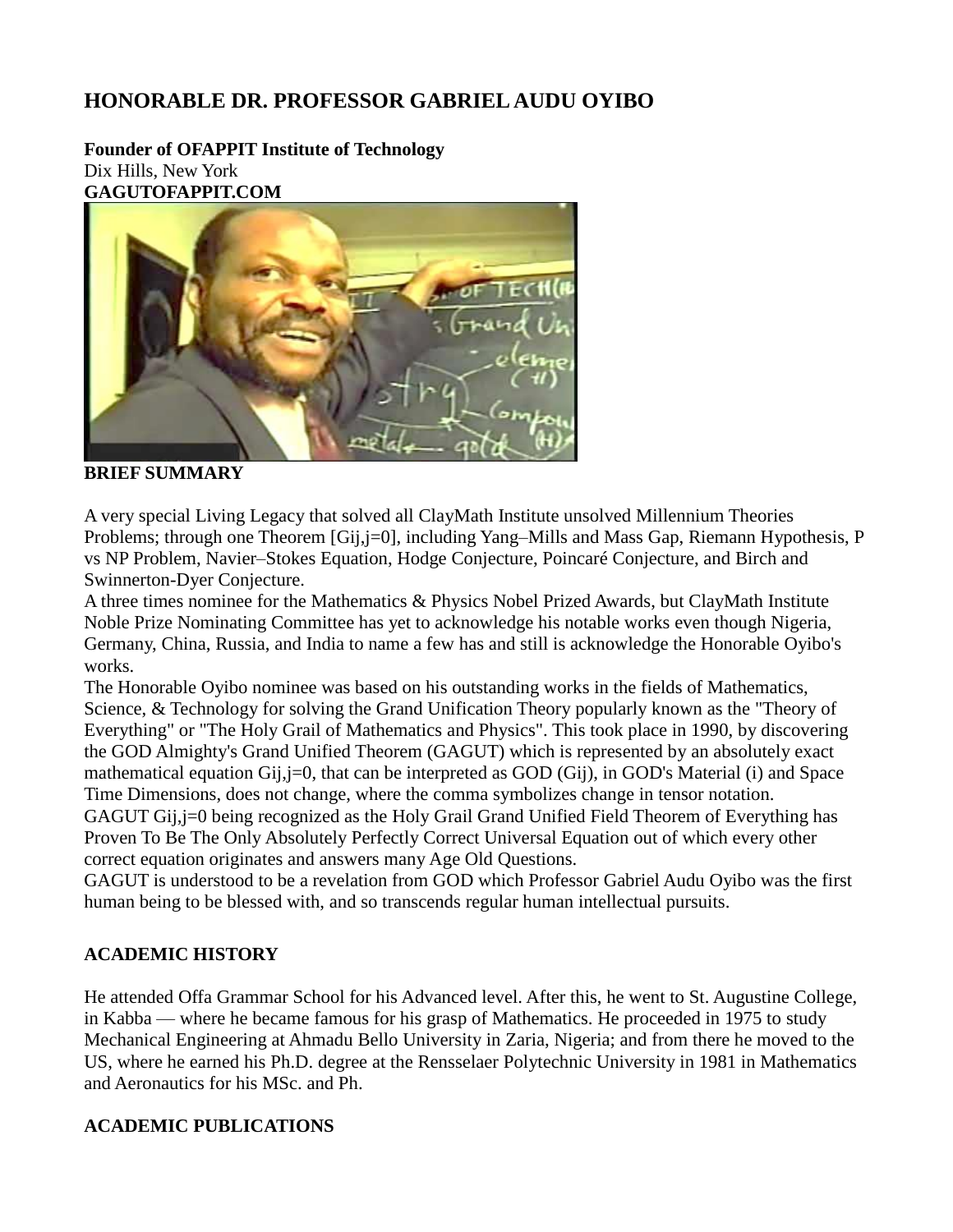The list below is only a starter list of the numerous publications that have been published

1. Oyibo, Gabriel A. Complex variable theorem for the general fundamental solutions for the full Navier Stokes equations. Int. J. Math. Game Theory Algebra 9 (1999), no. 4, 277--320.

2. Oyibo, Gabriel A. Mathematical modelling for fluid and gas dynamic turbulence, Nova J. Math. Game Theory Algebra 6 (1997), no. 4, 223--274 also published in Applied Mathematics: Methods and Applications (1995), 519--563.

3. Oyibo, Gabriel A. Exact closed form solutions to the full Navier-Stokes equations and new perceptions for fluid and gas dynamics, Nova J. Math. Game Theory Algebra 7 (1997), 13-74 also published in Applied Mathematics: Methods and Applications (1995), 401--476.

4. Oyibo, Gabriel A. Generalized mathematical proof of Einstein's theory using a new group theory, Nova J. Math. Game Theory Algebra 4 (1996), 1-24 also published in Applied Mathematics: Methods and Applications (1995), 205--223

5. John Jara Nutakor and Gabriel Oyibo, An investigation of a solution technique for the threedimensional hodograph equation, Applied Mathematics: Methods and Applications (1995), 103--158. 6. Oyibo, Gabriel A.Closed-form solutions for nonlinear quasi-unsteady transonic aerodynamics, AIAA J. 27 (1989), 1572-1578.

7. Oyibo, Gabriel A.; Brunelle, Eugene J., Vibrations of circular orthotropic plates in affine space, AIAA J. 23, 296-300 (1985).

8. Brunelle, E.J.; Oyibo, G.A. Generic buckling curves for specially orthotropic rectangular plates, AIAA J. 21, 1150-1156 (1983).

9. Oyibo, Gabriel A. Unified aeroelastic flutter theory for very low aspect ratio panels, AIAA J. 21, 1581-1587 (1983).

10. Oyibo, Gabriel A. Grand unified theorem representing the unified field theory or the theory of everything. Int. J. Math. Game Theory Algebra 9

11. Oyibo, Gabriel A., Complex variable theorem for the general fundamental solutions for the full Navier Stokes equations. Int. J. Math. Game Theory Algebra Vol. 9 (1999), no. 4, 277--320.

12. Oyibo, Gabriel A., Mathematical modelling for fluid and gas dynamic turbulence, Nova J. Math. Game Theory Algebra Vol. 6 (1997), no. 4, 223--274.

13. Oyibo, Gabriel A., Mathematical modelling for fluid and gas dynamic turbulence, Applied Mathematics: Methods and Applications (1995), 519 563.

14. Oyibo, Gabriel A., Group Theory Journey from Fluid Mechanics to Particle Physics presented as an invited lecture, Rensselear Polytechnic Institute, Troy New York (1998)

15. Oyibo, Gabriel A., Generalized mathematical proof of Einstein's theory using a new group theory Symposium in honor of Professor George Handelman Amos Eaton Professor of Mathematics on his 74th Birthday,, Rensselear Polytechnic Institute, Troy New York (1995)

16. Oyibo, Gabriel A., Group Theory Journey from Fluid Mechanics to Particle Physics presented at an International Conference at Embry Ryddle Aeronautical University , Daytona Beach, Florida (1998) 17. Oyibo, Gabriel A., Exact Closed Form Solutions for Nonlinear Unsteady Transonic Aerodynamics, AIAA Journal Vol.27 No.11, (1989)

18. Oyibo, Gabriel A., Exact closed form solutions to the full Navier-Stokes equations and new perceptions for fluid and gas dynamics, Nova J. Math. Game Theory Algebra Vol. 7 No.1 (1997). 19. Oyibo, Gabriel A., Generalized mathematical proof of Einstein's theory using a new group theory, Problems of Nonlinear Analysis in Engineering systems, An International Russian Journal Vol.2 (1995) 20. Oyibo, Gabriel A., Generalized mathematical proof of Einstein's theory using a new group theory, Nova J. Math. Game Theory Algebra Vol. 4 No.1 (1996), 1-24

21. Oyibo, Gabriel A., Generalized mathematical proof of Einstein's theory using a new group theory, Applied Mathematics: Methods and Applications (1995), 205 – 223

22. Oyibo, Gabriel A, Formulation of Three Dimensional Hodograph Method and separable solutions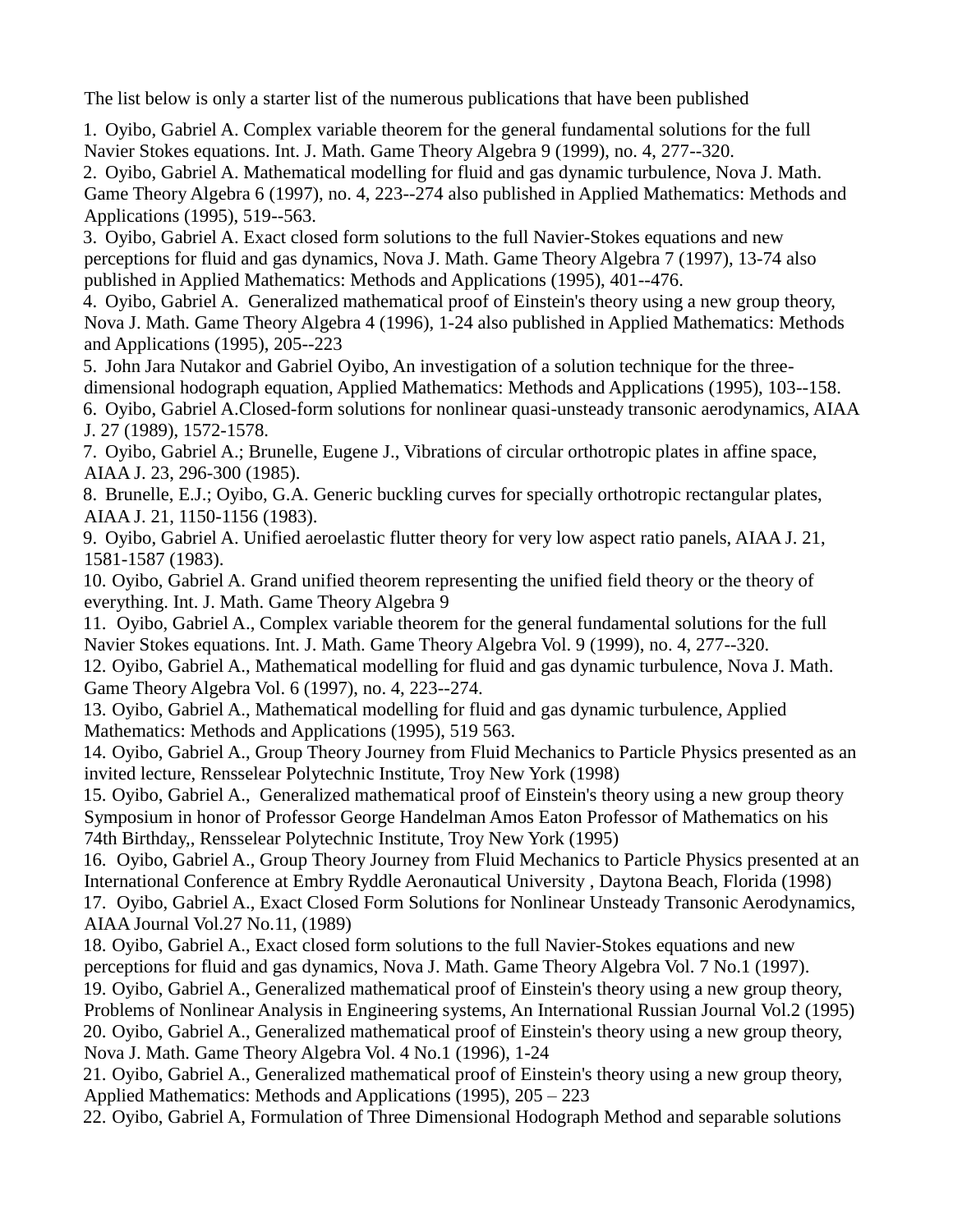for Nonlinear Transonic Flows, AIAA Journal Vol. 28, No.10 (October 1990)

23. Oyibo, Gabriel A., Exact closed form solutions to the full Navier-Stokes equations and new perceptions for fluid and gas dynamics, Proceedings of BAIL VI, Edited J.J. Miller, Copper Mountain Colorado (August 1992)

24. Oyibo, Gabriel A., New Group Theory for Mathematical Physics, Gas Dynamics, and Turbulence, Nova Science Publishers, New York (1993)

25. John Jara Nutakor and Gabriel Oyibo, An investigation of a solution technique for the threedimensional hodograph equation, Applied Mathematics: Methods and Applications (1995), 103--158. 26. John Jara Nutakor, Y Sung Jang and Gabriel Oyibo, Supercritical Wing Design : A three dimensional Hodograph approach, AIAA Paper presented at the AIAA conference Paul Alto, California USA (1992).

27. Oyibo, Gabriel A., Closed-form solutions for nonlinear quasi-unsteady transonic aerodynamics, AIAA J. 27 (1989), 1572-1578.

28. Oyibo, Gabriel A.; Brunelle, Eugene J., Vibrations of circular orthotropic plates in affine space, AIAA J. 23, 296-300 (1985).

29. Brunelle, E.J.; Oyibo, G.A. Generic buckling curves for specially orthotropic rectangular plates, AIAA J. 21, 1150-1156 (1983).

30. Oyibo, Gabriel A. Unified aeroelastic flutter theory for very low aspect ratio panels, AIAA J. 21, 1581-1587 (1983).

31. Oyibo, Gabriel A. Grand unified theorem representing the unified field theory or the theory of everything. Int. J. Math. Game Theory Algebra Vol.9 No.3 (1999)

32. Oyibo, Gabriel A Grand Unified Theorem: Representation of the Unified Field Theory or the Theory of Everything g, Nova Science Publishers (2001)

33. Oyibo, Gabriel A. Highlights of the Grand Unified Theorem: Formulation of the Unified Field Theory or the Theory of Everything, Nova Science Publishers (2002)

34. Oyibo, Gabriel A Grand Unified Theorem: Discovery of the Theory of Everything and the Fundamental Building Block of Quantum Theory, Nova Science Publishers (2004)

35. Oyibo, Gabriel A. Grand Unified Theorem, Nova Science Publishers (1999)

36. Oyibo, Gabriel A. Grand Unified Theory (GUT) Int. J. Math. Game Theory Algebra Vol. 9 No.3 (1999)

37. Oyibo, Gabriel A Grand Unified Theorem: Discovery of the Theory of Everything and the Fundamental Building Block of Quantum Theory, Theorem Int. J. Math. Game Theory Algebra 38. Oyibo, Gabriel A. Highlights of the Grand Unified Theorem: Formulation of the Unified Field

Theory or the Theory of Everything, Theorem Int. J. Math. Game Theory Algebra (2002)

39. Oyibo, Gabriel A. Exact closed form solutions to the full Navier-Stokes equations and new perceptions for fluid and gas dynamics, 13-74 in Applied Mathematics: Methods and Applications (1995), 401--476.

40. Oyibo, Gabriel A, Grand Unified Theorem representing the Unified Field Theory or Theory of Everything OFAPPIT Institute of Technology at U.S. Senate GAGUT Briefing, Hart Senate Building, Washington D.C., January 27, 2000. 94.

41. Oyibo, Gabriel A., Editor, Advances in Mathematics Research Vol.1, Nova Science Publishers (2002)

42. Oyibo, Gabriel A., Editor, Advances in Mathematics Research Vol.2, Nova Science Publishers (2003)

43. Oyibo, Gabriel A., Editor, Advances in Mathematics Research Vol.3, Nova Science Publishers (2003)

44. Oyibo, Gabriel A., Editor, Advances in Mathematics Research Vol.4, Nova Science Publishers (2003)

45. Oyibo, Gabriel A., Editor, Advances in Mathematics Research Vol.5, Nova Science Publishers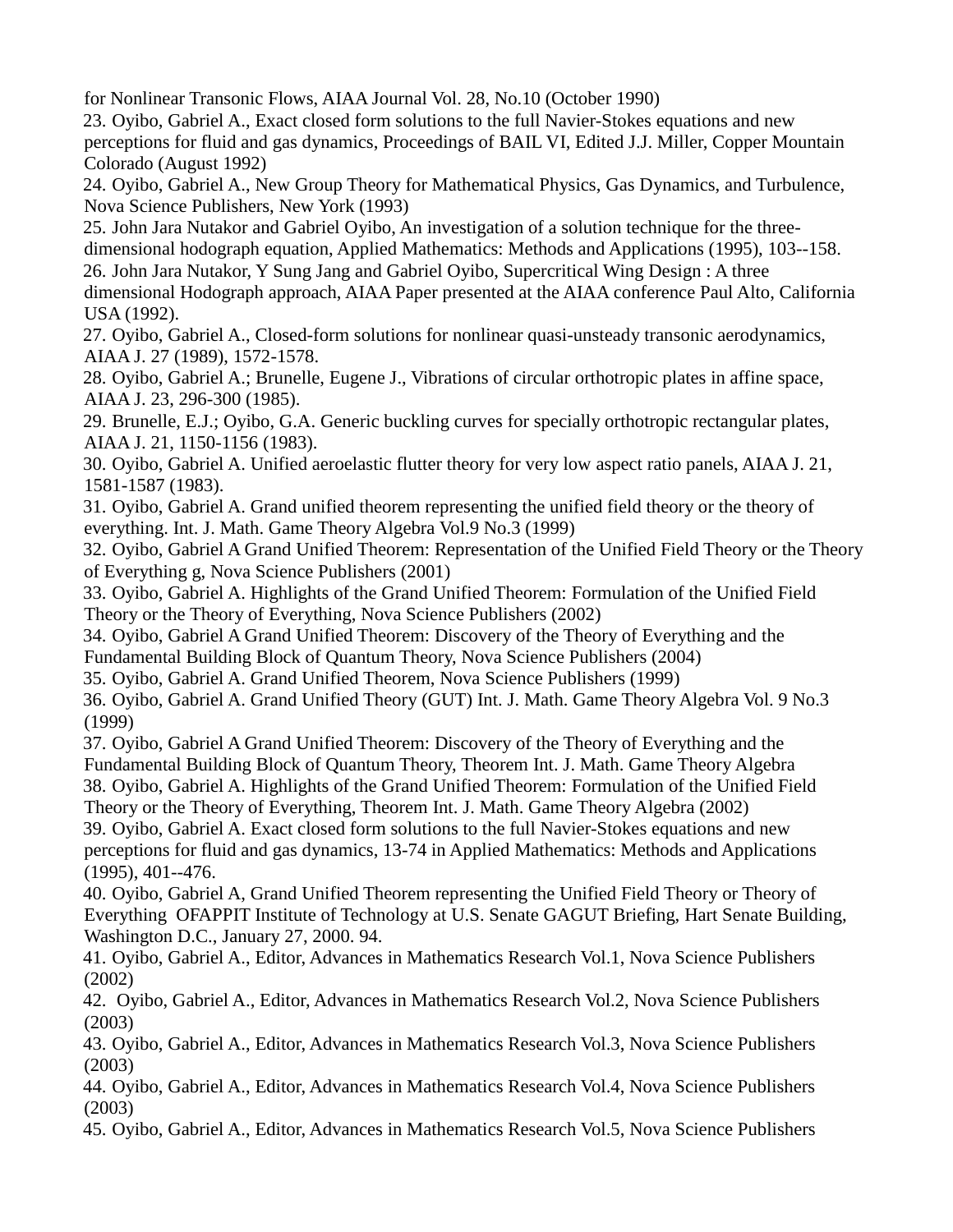(2005) 36. Oyibo, Gabriel A., Editor, Advances in Mathematics Research Vol.6, Nova Science Publishers (2005) 37.Oyibo, Gabriel A., Editor, Advances in Mathematics Research Vol.7, Nova Science Publishers (2007)

#### BRIEFINGS, LECTURES, & PRESENTATIONS

1. Oyibo, Gabriel A, Coast to Coast four hour GAGUT interview aired by WABC and over 540 other Radio Stations to an audience of over 25 million listeners and which was broadcast on the worldwide Nov. 7, 2000.

2. Oyibo, Gabriel A, GAGUT Global Lecture Series, Koi State University , Antigua, Nigeria (2004)

3. Oyibo, Gabriel A, GAGUT Global Lecture Series, ABU, Zaria, Nigeria (2004)

4. Oyibo, Gabriel A, GAGUT Global Lecture Series, Federal University of Technology at Owerri, Nigeria (2004)



5. Oyibo, Gabriel A, GAGUT Global Lecture Series, University of Agriculture, Makurdi, Nigeria (2004)

6. Oyibo, Gabriel A, GAGUT Global Lecture Series, University of Ibadan, Ibaden, Nigeria (2004) 7. Oyibo, Gabriel A, GAGUT Global Lecture Series, National University Headquarters, Abuja, Nigeria (2004)

8. Oyibo, Gabriel A, GAGUT Global Lecture Series, Nigerian National University Science Fair, Abuja, Nigeria (2004)

9. Oyibo, Gabriel A, GAGUT Global Lecture Series, Presidental Villa , Aso Rock Abuja, Nigeria (2004) 10. Oyibo, Gabriel A, GAGUT Global Lecture Series, Ecwa Church, Abuja, Nigeria (2004)

11. Oyibo, Gabriel A, Theory of Everything, an Interview with Professor G. Oyibo, Nova Science Publishers 2002

12. Oyibo, Gabriel A, Theory of Everything, an Interview with Professor G. Oyibo, by News 12 New York Channel 12, Long Island, New York April 8, 2002

13. Oyibo, Gabriel A, Theory of Everything, an Interview with Professor G. Oyibo, by News 55 New York Channel 55, Long Island, New York February 2002.

14. Oyibo, Gabriel A, Theory of Everything, an Interview with Professor G. Oyibo, by WABC Gainsville, Florida (January 2002).

15. Oyibo, Gabriel A, GAGUT Week long presentation to the Miami Dade Country, July 2002 16. Oyibo, Gabriel A, GAGUT Week long presentation to the Miami Dade School system, October 2002

17. Oyibo, Gabriel A, GAGUT presentation to New Yorker Magazine Matthew Gross, April 2004 18. Oyibo, Gabriel A, GAGUT presentation to Miami Herald Newspaper, October 2002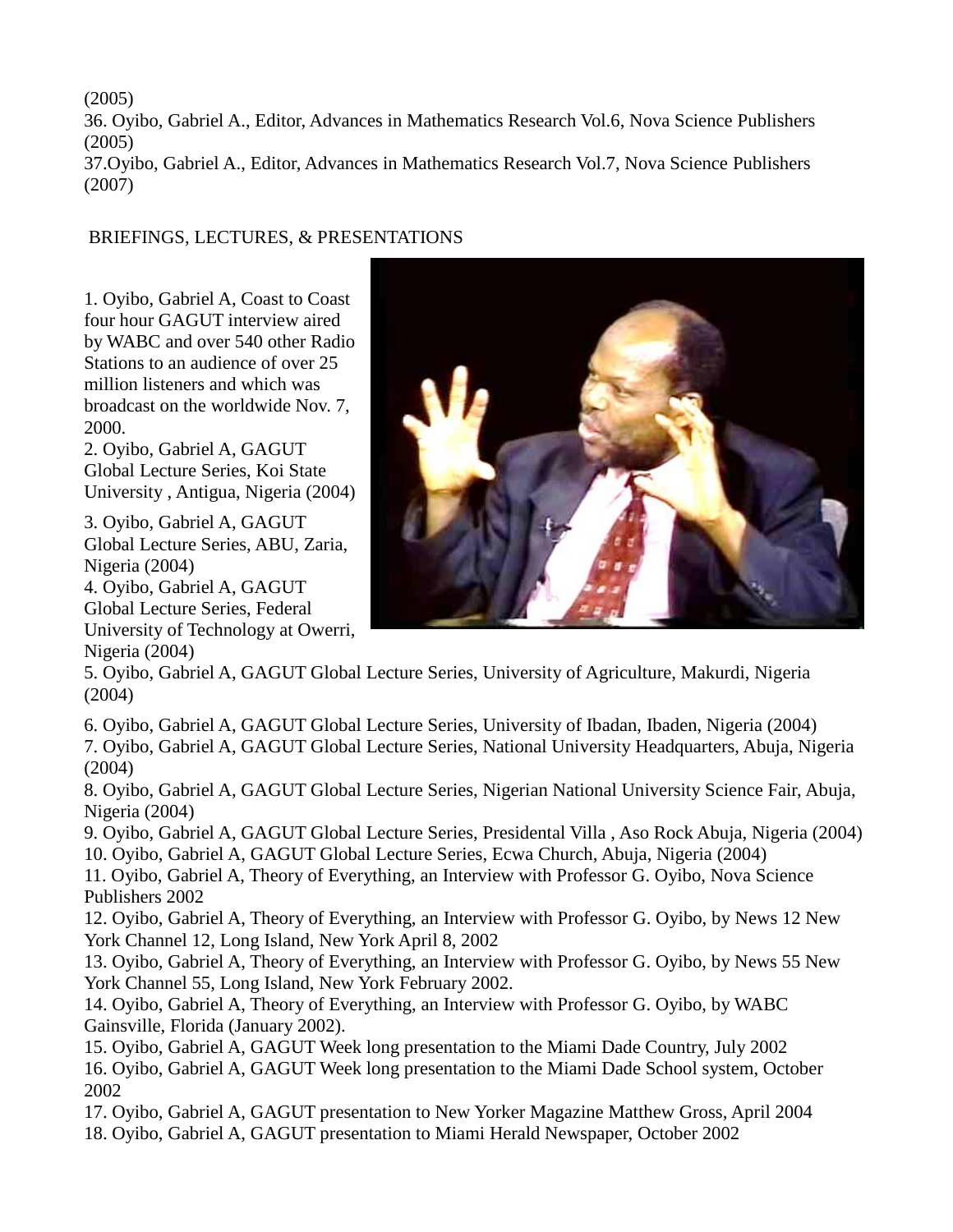19. Oyibo, Gabriel A, Various GAGUT presentation on Radio and Television stations in New York and New Jersey

20. Oyibo, Gabriel A, GAGUT 100 Weekly LectureSeries from 2002 to 2004

21. Oyibo, Gabriel A, Grand Unified Theorem representing the Unified Field Theory or Theory of Everything OFAPPIT Institute of Technology at NASA, NASA GAGUT Briefing, NASA Headquarters, Washington D.C. (2000).

22. Oyibo, Gabriel A, Grand Unified Theorem representing the Unified Field Theory or Theory of Everything OFAPPIT Institute of Technology at National Science Foundation, NSF Headquarters, Arlington V.A. (2000).

23. Oyibo, Gabriel A, GAGUT presentation to the Nigerian National Radio Cooperation, Abuja, Nigeria (2004).

24. Oyibo, Gabriel A, GAGUT presentation to the Nigeria National Television Authority Cooperation, Ibadan, Nigeria (2004).

25. Oyibo, Gabriel A, GAGUT presentation to the Nigeria National Television Authority Cooperation, Abuja, Nigeria (2004).

26. Oyibo, Gabriel A, GAGUT presentation to the Nigerian Newspapers like the Guardian, the Punch, and the Daily Trust, Nigeria (2004).

27. Oyibo, Gabriel A, GAGUT presentation to the PANA Press Newspaper, New York (2004).

28. Oyibo, Gabriel A, GAGUT presentation to the Graphic Newspaper, Lokoja Nigeria (2004).

29. Oyibo, Gabriel A, GAGUT presentation at the Brecht Forum, Manhattan (1999).

30. Oyibo, Gabriel A, GAGUT presentation to President Olusegun Obasanjo in New York, Manhattan (2004).

31. Oyibo, Gabriel A, GAGUT presentation to Former President Mwalimu Julius Nyerere, New York (September 1990).

32. Oyibo, Gabriel A, GAGUT presentation to Former President Hassan Muinyi, New York (September 1991).

33. Oyibo, Gabriel A, GAGUT long interview with Our Times Press Newspaper, Brooklyn, January, February, (April 1999).

34. Oyibo, Gabriel A, GAGUT l interview with the Daily Challenge Newspaper with Naya Oriende, Brooklyn, (2003).

35. Oyibo, Gabriel A, GAGUT interview with Laolu Akande for Amsterdam News, Harlem, (2003). 36. Oyibo, Gabriel A, GAGUT interview with Laolu Akande for The Guardian Newspaper, Nigeria (2003).

37. Oyibo, Gabriel A., Mathematical modelling for fluid and gas dynamic turbulence, NASA briefing, NASA Langley Research Center, Hampton Virginia, USA (1994) 68. Oyibo, Gabriel A., Conservation Equations of Mathematical Physics, University wide presentation at the Polytechnic University, Farmindale, New York (1994).

39. Oyibo, Gabriel A., GAGUT National Lecture presented at Lincoln University, (December 3, 2000).

40. Oyibo, Gabriel A., GAGUT presentation at Medger Evers College, (December 2, 2000).

41. Oyibo, Gabriel A., GAGUT presentation at City College, Manhattan (May 2, 2003).

42. Oyibo, Gabriel A., GAGUT presentation at State Office Building, Harlem (July 4, 2000).

43. Oyibo, Gabriel A., GAGUT presentation at Marist College in Poughkeepsie, New York (2001).

44. Oyibo, Gabriel A., GAGUT presentation at African Echoes, Newark New Jersey (2003).

45. Oyibo, Gabriel A., GAGUT presentation at the Temple of the Black Messiah, Philadelphia Pennsylvania (2003).

46. Oyibo, Gabriel A., GAGUT presentation at Khemet Bookstore, New Jersey (2003).

47. Oyibo, Gabriel A., GAGUT Summer 2004 presentation , Hauppauge (July 2004)

48. Oyibo, Gabriel A., GAGUT Fall 2004 presentation, Hauppauge (October 2004).

49. Oyibo, Gabriel A., GAGUT Spring 2005 presentation, Hauppauge (March 2005).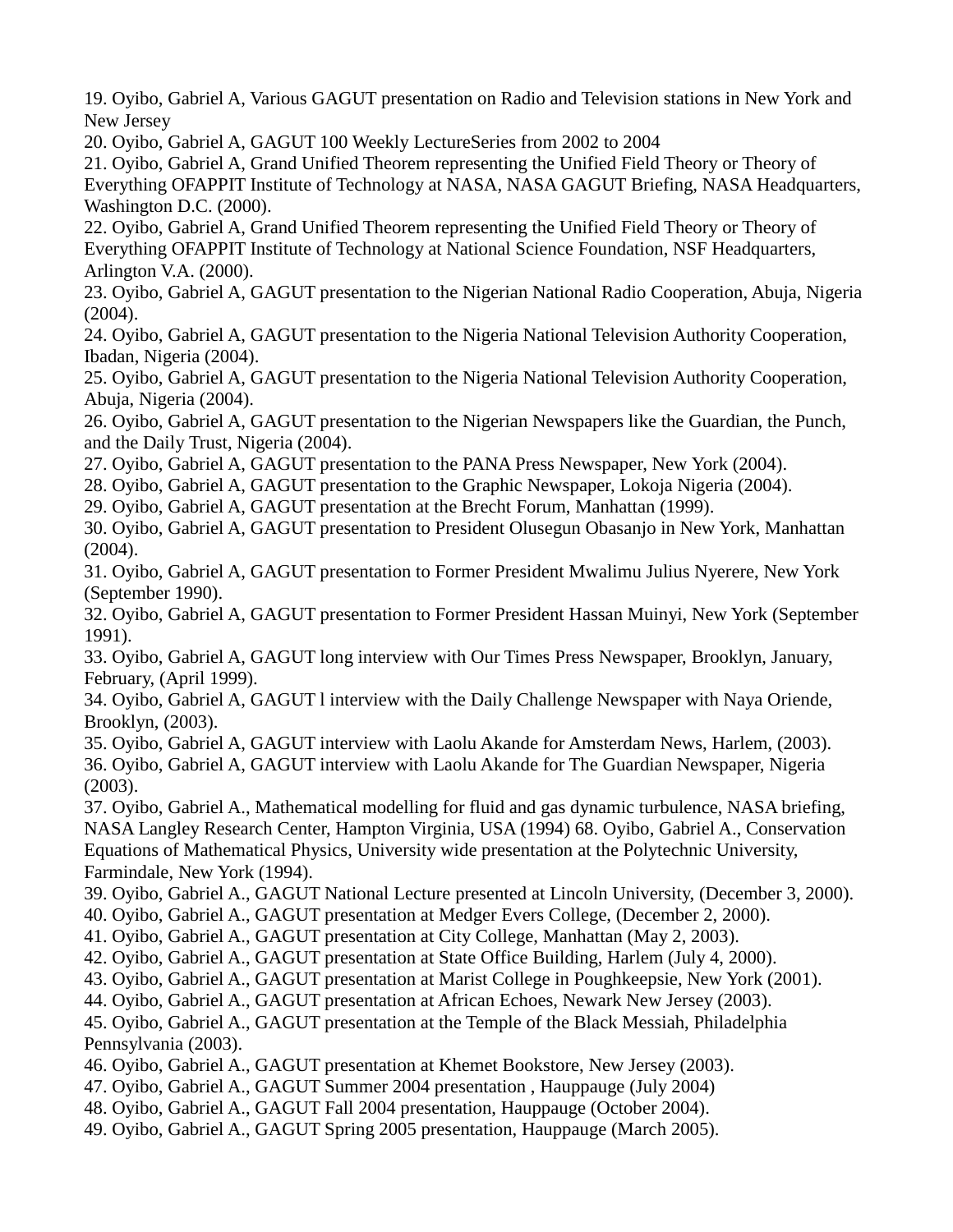50. Oyibo, Gabriel A., GAGUT Summer2005 presentation, Hauppauge (July 2005). 51. Oyibo, Gabriel A., GAGUT Spring 2006 presentation, Hicksville (March 2006). 52. Oyibo, Gabriel A., GAGUT Summer 2006 presentation, Hicksville (August 2006). 53. Oyibo, Gabriel A., GAGUT Fall 2006 presentation, Hicksville (October 2006). 54. Oyibo, Gabriel A., GAGUT Spring 2007 presentation, Hicksville (March 2007). 55. Oyibo, Gabriel A., GAGUT Summer 2007 presentation, Hicksville (August 2007). 56. Oyibo, Gabriel A., GAGUT Fall 2007 presentation, Hicksville (December 2007). 57. Oyibo, Gabriel A., GAGUT Power omics radio presentation with Tom Pope, Washington D.C. (2003). 58. Oyibo, Gabriel A., GAGUT LIB radio presentation with Keide Awadu, California, USA (2004). 59. Oyibo, Gabriel A., GAGUT LIB radio presentation with Julius Ricardo Stanton, New Jersey, USA (2007). 60. Oyibo, Gabriel A., GAGUT WBAI radio presentation with Imhotep Gary Byrd, New York 2004). 61. Oyibo, Gabriel A., GAGUT Sharptalk radio presentation with Rev. Al Sharpton, New York, USA (2002) 62. Oyibo, Gabriel A., GAGUT Kiss 98.7 radio presentation, New York, USA (2003).

63. Oyibo, Gabriel A., GAGUT television presentation on Manhattan Cable Network, with Gilchrist Manhattan, New York (2002).

# **HONORS AND AWARDS**

Professor G. Oyibo has been recognized as being closer to GOD, than any other human being because of the GAGUT discovery. He has also been recognized by the Nigerian Federal Government as Mathematical Genius which was inscribed on a Nigerian Postage Stamp that was issued in 2005.

GAGUT was awarded the Highest Academic Award in history, which is the African International Foundation Award.

Professor G. Oyibo has also been recognized as the Greatest Genius and the Most Intelligent Human Being ever created by GOD. He has also been recognized as the Greatest Mathematical Genius of all time.

Professor G. Oyibo has been recognized by the Nigerian Senate, representing the entire population of Nigeria of over 200 million people, through a Senate Motion No. 151 page 320 presented in the Federal Republic of Nigeria Order

Paper on Tuesday, 15th March, 2005; by recommending him unanimously for the highest academic prize (to be higher than the Nobel Prize) in history.

#### [Motion's Document]

**[http://www.nassnig.org/National%20Assembly%20Documents/New%20pdf%204%20senate/Mar](http://www.nassnig.org/National%20Assembly%20Documents/New%20pdf%204%20senate/March/Order%20Paper/ORDER%285th%29MARCH25.15.pdf) [ch/Order%20Paper/ORDER\(5th\)MARCH25.15.pdf](http://www.nassnig.org/National%20Assembly%20Documents/New%20pdf%204%20senate/March/Order%20Paper/ORDER%285th%29MARCH25.15.pdf)**

Professor G. Oyibo was also Knighted by the Attah of the Igala Kingdom as the Amokidojo (translates into English as "Genius from Within") in 2004.

Professor Oyibo was awarded the highest Nigerian academic honor, by the Nigeria's National Universities Commission (NUC), to present a thirty days GAGUT Global Series of Lectures throughout Nigerian Universities, so the International, Scientific, Diplomatic, and Non-Scientific communities could challenge, scrutinize, and verify GAGUT, which turned out GODLY and Successfully in 2004.

The German professors of the Göettingen University, the Harvard of Germany and the home of one of

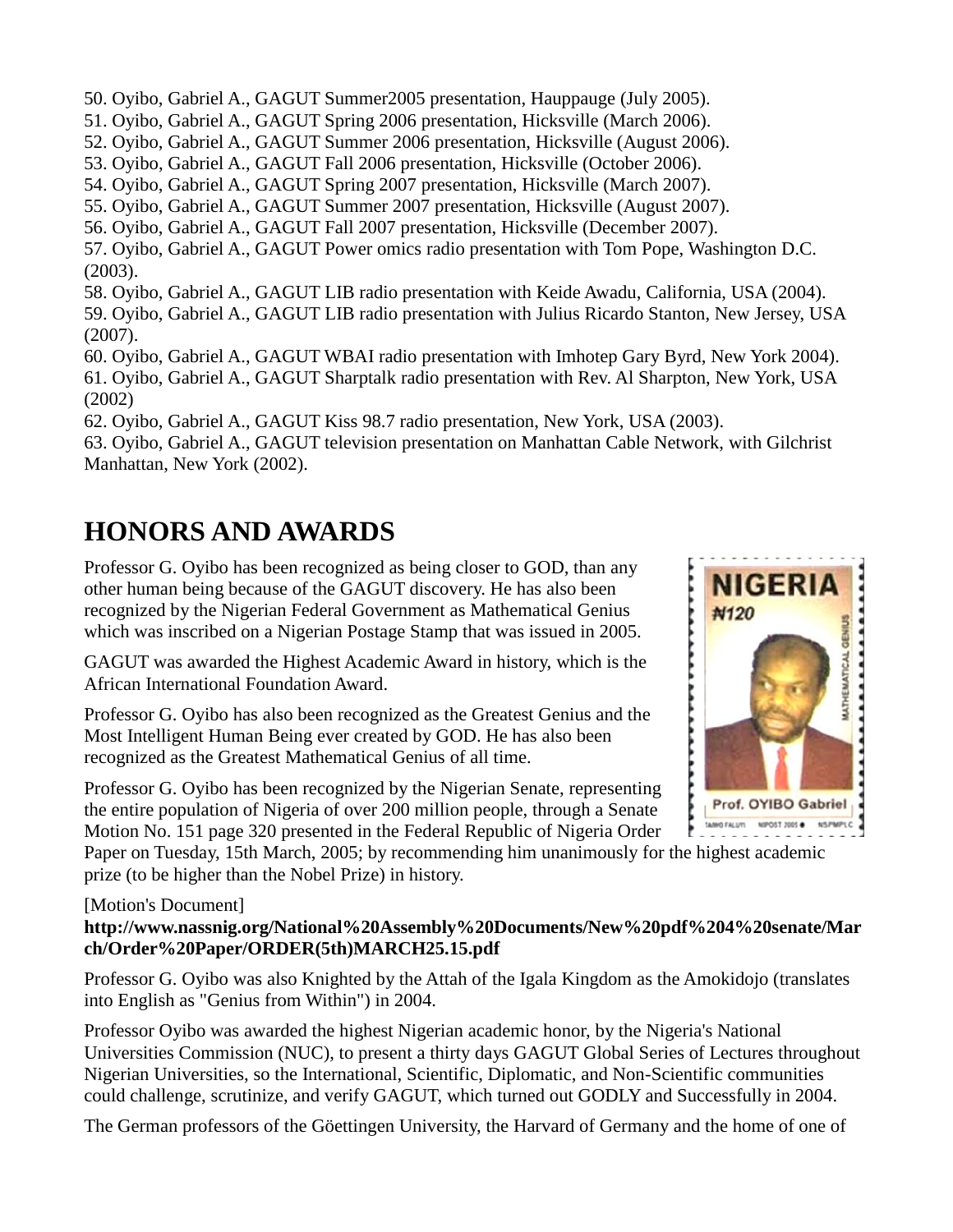the three greatest mathematicians of all time, Fredrich Karl Gauss have recently cited GAGUT as a top development in mathematics. The legendary mathematician was honored by featuring a specialized group of selected Mathematics works in the Gauss 2005 celebration. The selected works include that of the legendary David Hilbert, (Hilbert Space in Mathematics), who competed with Einstein in the development of the general relativity theory as well as works of Sir Michael Atiyah, a Field Medal winner (Nobel Prize equivalent in Mathematics) in 1966 and former Master (President) of Trinity College of Cambridge University, also considered one of the greatest mathematicians alive, as well as works by other mathematics luminaries. Professor Gabriel A. Oyibo's book on GAGUT, is one of the thirteen books that have been selected to honor Fredrich K. Gauss.

The German professors of the Gïuettingen University, the Harvard of Germany and the home of one of the three greatest mathematicians of all time, Fredrich Karl Gauss have recently cited GAGUT as a top development in mathematics. The legendary mathematician was honored by featuring a specialized group of selected Mathematics works in the Gauss 2005 celebration. The selected works include that of the legendary David Hilbert, (Hilbert Space in Mathematics), who competed with Einstein in the development of the general relativity theory as well as works of Sir Michael Atiyah, a Field Medal winner (Nobel Prize equivalent in Mathematics) in 1966 and former Master (President) of Trinity College of Cambridge University, also considered one of the greatest mathematicians alive, as well as works by other mathematics luminaries. Professor Gabriel A. Oyibo's book on GAGUT, is one of the thirteen books that have been selected to honor Fredrich K. Gauss.

Gauss year 2005 Specialized paper Mathematics/computer science Book/tap the week Literature search Special assembly areas Mathematics/computer science News services Mathematica collection at the GDZ Electronic resources **Projects** Specialized paper for MATHEMATICS & COMPUTER SCIENCE Nds. State and university library Goettingen more up-to-date book/tap the week Archives 2005 1/13 27/30 NR. 26 Gabriel A. Oyibo: Grand unified theorem NR. 25 Luchezar L Avramov: Trend into commutative algebra NR. 24 David Hilbert: Knowledge and mathematical thinking NR. 23 Alexey Viktorovic Bolsinov and Anatolij T. Fomenko: Integrable Hamiltonian of system NR. 22 Herbert Pieper: Network of the knowledge and diplomacy of doing good citizen of Berlin mathematics NR. 21 Robert Hardt: Six of themes on variation NR. 20 Franz Xaver Lutz: A mathematical art book NR. 19 Sir Michael Atiyah and Daniel Iagolnitzer: Fields medallists lectures NR. 18 Michael Atiyah: Collected works NR. 17 Alain Connes and Matilde Marcolli: From physics tons of NUMBERS theory via noncommutative geometry NR. 16 Titu Andreescu and Zuming Feng: 103 trigonometry problem from the training OF the USA IMO

team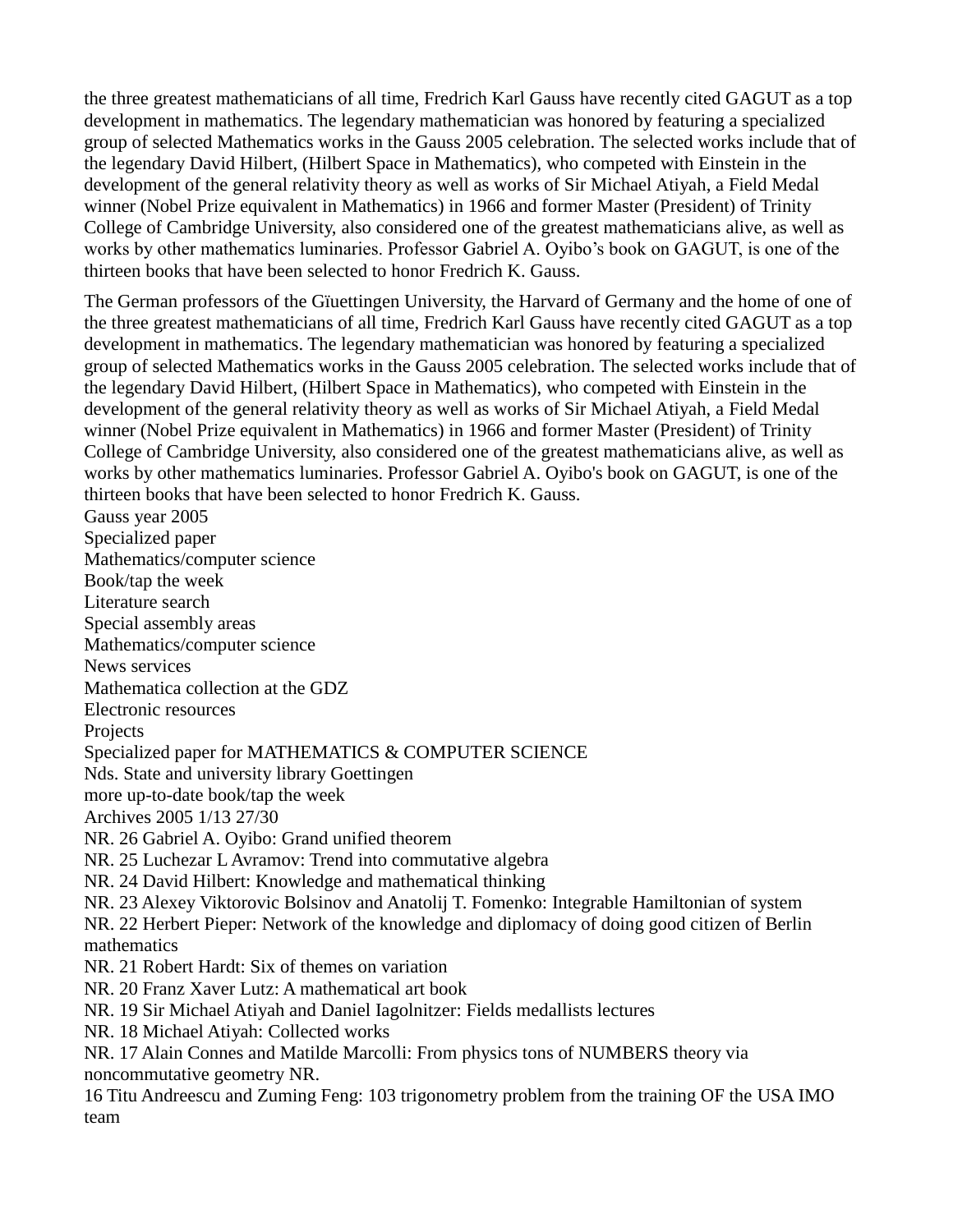NR. 15 Yaakov Friedman: Physical applications OF homogeneous ball NR. 14 Ovidiu Calin and the Chen Chang: Geometric mechanics on Riemannian manifolds GAGUT was awarded the Highest Academic Award in history, which is the African International Foundation Award.

#### **SELECTED PRESS CITATIONS**

God Was Also Glorified As The Famousgraz University Physics Department, Where Nobel Laureates Schroedinger, And Hess As Well As Boltzmann Were Once Professors, Recognized GAGUT As The Grand Unified Theorem In 2005, From Pages 8 & 126 Of Thesis Entitled "HABITABLE Planets In The Universe: An Interdisciplinary Approach Regarding The Origin And Distribution Of Life" By Professor Thomas Penz, A



Research That Was Funded By The Austrian Academy Of Sciences

GAGUT is a theorem, NOT a theory, which means that it is provable and has been proved mathematically and has been reviewed extensively by some of the greatest mathematicians like Professor Grigoris Tsagas, Former President of the Balkan Association of Geometers, and who has been credited by the American Mathematical Society(AMS),through its Math Reviews (MR) with over 200 significant mathematical research contributions, ranking him in the highest category of mathematical researchers in the world.

GAGUT has also been covered by Math News, an authoritative news source for significant developments in mathematics worldwide, and has recognized GAGUT as the HOLY GRAIL, a phrase that is used in the scientific and the mathematic world to represent the ultimate research goal for human beings, which is the Unified Field Theory, or the Theory of Everything. MathNews comes out of the University of Turin (Torino), Italy, one of the oldest universities (1404) in Europe. One of the MathNews reports on GAGUT (July 23, 2005) entitled; "THE HOLY GRAIL", was featured with their report about significant research developments from Massachuttes Institute of Technology (MIT) as well as from Cambridge University in England, and other prestigious universities. MathNews is edited by Professor Umberto Cerruti, a very renowned mathematician. GAGUT's classification as THE HOLY GRAIL by MathNews, therefore has confirmed for mathematicians and non-mathematicians that GAGUT is the long awaited discovery of the secret code to the universe.

### **SELECTED MATHEMATICIANS COMMENTARY**

GOD Almighty's Grand Unified Theorem (GAGUT), expressed by the formula  $G_{ij,j}=0$ , which

Professor Gabriel Oyibo was blessed by GOD with its' discovery, is the long awaited Holy Grail Theorem (provable truth) of Everything. Humanity was actually searching for a theory (approximate truth) of everything. However to the pleasant surprise to humanity, GAGUT came out to be a theorem or an absolute truth about everything. This makes GAGUT really the ultimate or greatest human discovery in history and CAN'T be rediscovered by any other human being since GAGUT is the only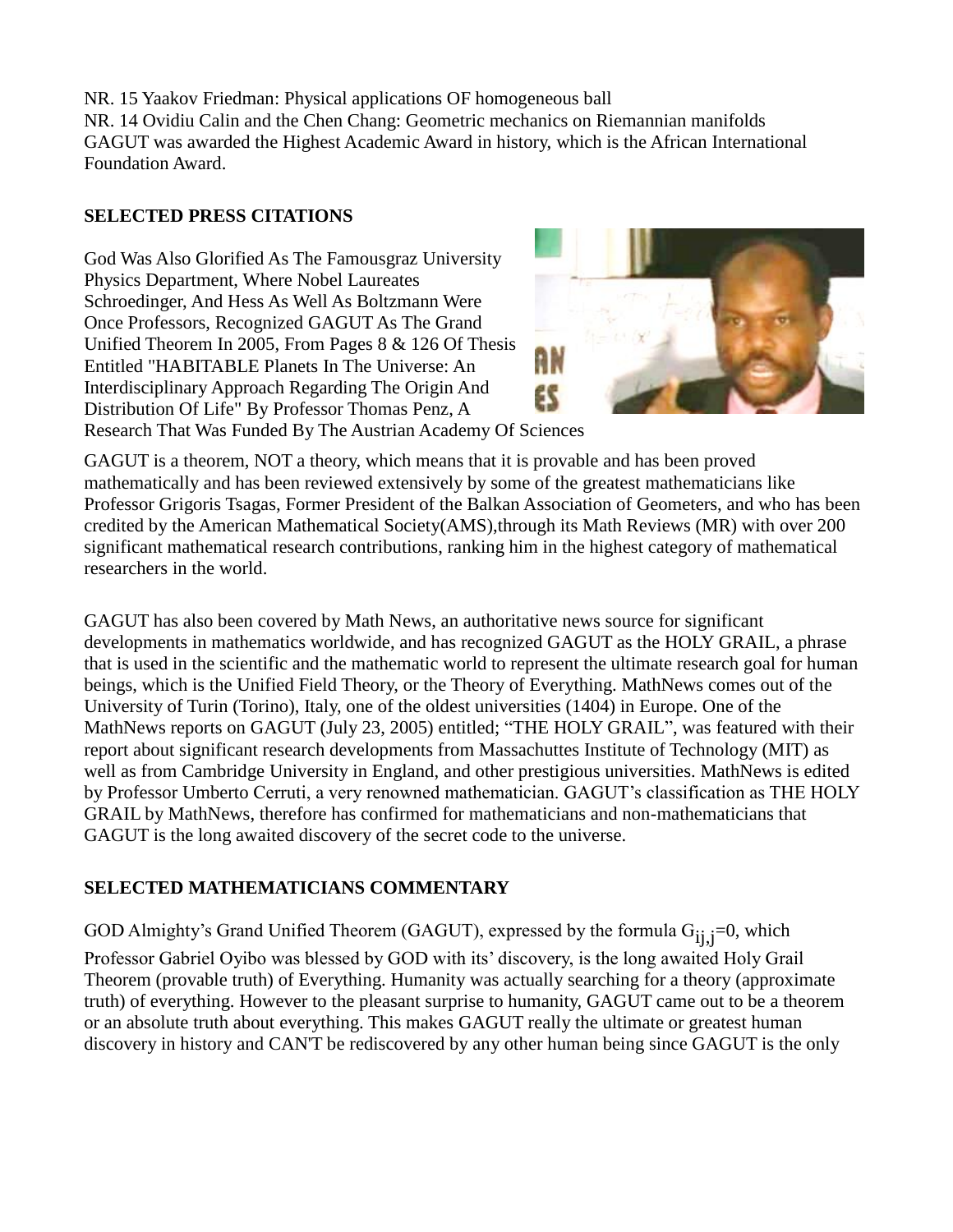absolutely exact equation. Therefore any other equation that any person claims to be representing the Theorem of Everything can only be the GAGUT equation or it is wrong. The result of such a claim would either be wrong or constitute plagiarism if it is correct. This is because it would have been

considered plagiarism for Professor G. Oyibo to claim the discovery of the addition formula for adding integers from 1 to an unknown ending number "n" which is equal to  $(n/2)(n+1)$ , even though Professor G. Oyibo discovered that formula independently along with its mathematical proof, which Professor G. Oyibo later found to be clearly different from the proof presented by Gauss, who is credited with its discovery.



GAGUT therefore provides the provably exact understanding of everything. Intelligence is defined by Webster's Dictionary as an act of understanding. This means the one who understands the most is the most intelligent. GOD through GAGUT, has therefore declared or ordained Professor Gabriel Oyibo the greatest genius or the most intelligent human being ever created. This makes GAGUT a very explosive human development since all of humanity has been searching and hoping to discover it. The greatest minds and academicians all through the ages, searched unsuccessfully to find this absolute truth or secret code to the universe that we now call GAGUT. Therefore the understanding, scrutinizing, and recognizing of GAGUT was expected to be very challenging to humanity. Relativity theory for example was so difficult to understand that during its discovery, Professor Arthur Stanley Eddington of Cambridge University, a highly respected mathematician, was said to have been interviewed by some journalists who wanted him to clarify the rumor that they heard about relativity. That rumor was that only three people in the world understood relativity theory. After posing the question, "Is it true that only three people in the world understood relativity" to Professor Eddington, he began to scratch his head. When asked why he was scratching his head, Professor Eddington replied that he was trying to think of who the third person (besides Albert Einstein and himself) was. That comment from Professor Eddington together with the rumor itself, underscored the challenges of understanding, scrutinizing, and recognizing relativity theory. Considering that relativity is concerned primarily with gravity, one of the fundamental forces of nature (four are currently known), it is clear the challenges of understanding, scrutinizing, and recognizing GAGUT which unifies all fundamental forces of nature, known and unknown, are far greater than for relativity theory. Professor Librescu and other legendary professors were among the first set of great minds to understand, scrutinize, and recognize GAGUT like Eddington did with relativity. Those great minds expressed their understanding, scrutinizing, and recognizing of GAGUT through their support letters nominating Professor G. A. Oyibo for the **[Presidential Medal of](http://en.wikipedia.org/wiki/Presidential_Medal_of_Science)  [Science](http://en.wikipedia.org/wiki/Presidential_Medal_of_Science)**] and Physics Nobel Prize awards which can be viewed on www.geocities.com/igala1. These legendary academicians through their own brilliance, dedication, and diligence made a big contribution to humanity by understanding, scrutinizing, and recognizing GAGUT and thereby putting their reputations on the line, particularly by expressing themselves in writing, which also supports one of GAGUT's implications that Professor Gabriel Oyibo, has been ordained by GOD to be the greatest genius or the most intelligent human being ever created. Excerpts or quotations from some of the letters from these legendary professors supporting that GAGUT implication are presented below:

#### For example:

Physics Professor Dasgupta (India) concludes that Professor G. Oyibo is closer to GOD, than any other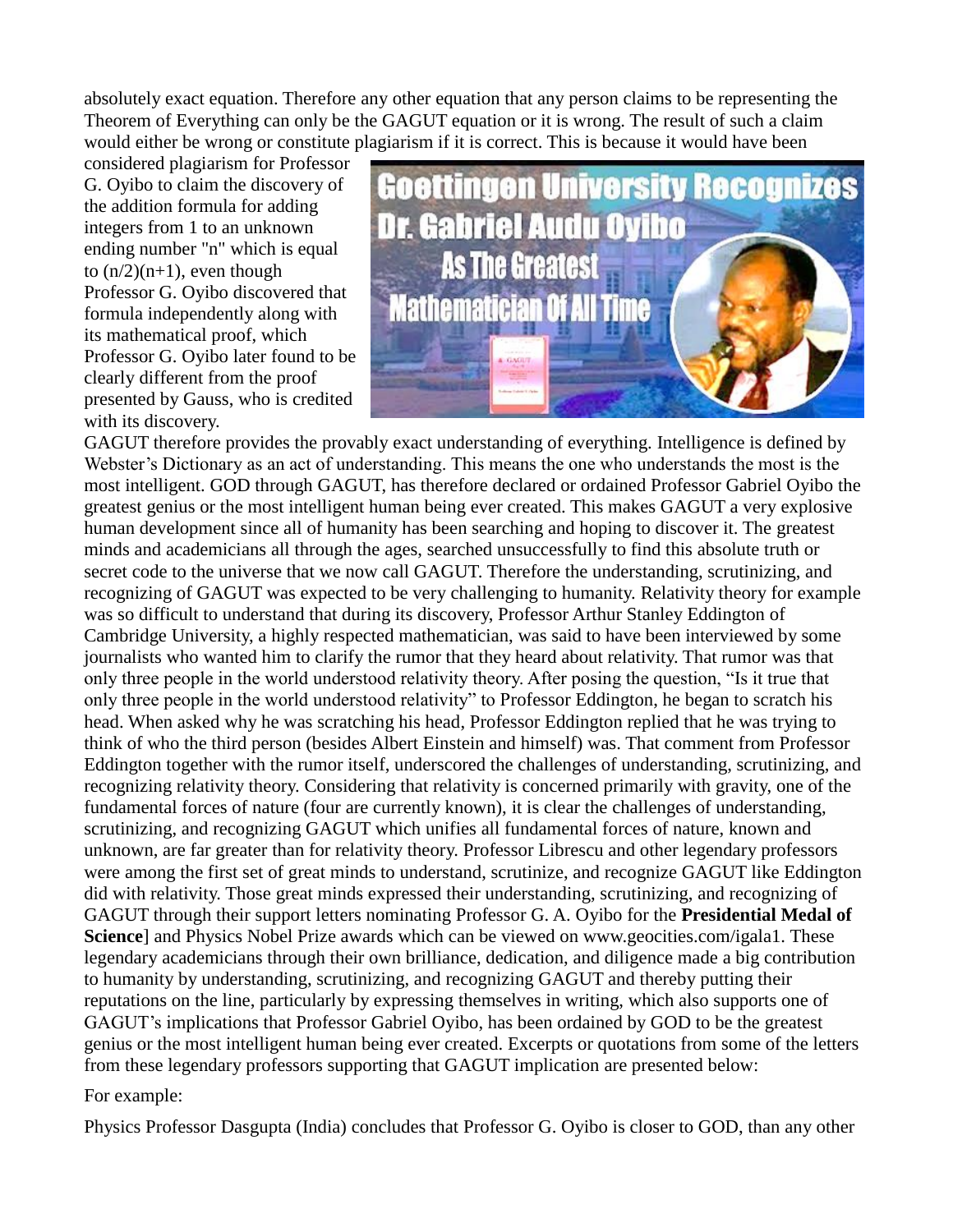human being because of GAGUT discovery.

The following is the message from Professor Das Gupta to Professor G. Oyibo: From: Krishnendu Das Gupta Reply-To: "Krishnendu dasgupta" Sent: Wednesday, July 25, 2007 9:24 AM To: gaoyibo@ Subject: God's mission and das gupta Dear Oyibo, Good Day! I heard that you have been successful in finding the unified field theory. Congratulations! You are more close to God than any of us. I was also working upon this theory, since my theory was different God was different to me. Please write to me as I would like to know where I was wrong. Thanking You. Yours, Krishnendu das gupta

Professor Eugene Brunelle, Doctor of Science, Summa Cum Laude, from MIT and former Princeton University Professor declared that history has shown that since 1916 when Einstein popularized the search for the theory of everything, there has not been any human being with a mind as developed or as intelligent as Professor G. Oyibo.

Professor George Handelman, Amos Eaton Professor of Mathematics, RPI, and former Mathematics Professor at Brown University has classified Professor G. Oyibo's work in the same category with the works of Professor. Lord Rayleigh, (Nobel Laureate- Physics), Professor Werner Heisenberg, (Nobel Laureate-Physics), Professor Geoffrey Taylor, Cambridge University Mathematics Professor and Professor Theodore Von Karman, Aeronautics and Physics Professor at CalTech.

Professor Iya Abubakar, Ph. D., in Mathematics from Cambridge University where Sir Isaac Newton and Sir Stephen Hawking also received their Ph. D.s, categorically verified that the GAGUT equation G  $i,j = 0$  "is perfectly correct", and "a big break through". Prof Iya Abubakar also further verified that the GAGUT equation can be interpreted as "God does not change." He also indicated that the verification of GAGUT by another mathematical legend Professor Grigoris Tsagas proves that GAGUT is correct.

Professor Alex Animalu, former research Scientist at Stanford University and MIT, a graduate of Cambridge University in Physics and an author of a Cambridge University citation classic with over 729 citations, declared that, "GAGUT is a discovery that takes science or physics beyond Einstein", and in a paper entitled "Review of Grand Unified Theorem with realizations of a Hierarchy of Oyibo-Einstein Relativities" declared:

"We are therefore led to the conclusion that Professor Oyibo's GUT has a sound mathematical and physical basis and is a viable framework for a Grand Unified Field Theory of Everything."

Professor Joshua Anyiwo, Cambridge University Graduate and former NASA Research Scientist declared that "Dr. Oyibo's Grand Unified Theorem is the cleanest, most carefully articulated, most comprehensive and authentic presentation of a unifying theory of physics that I have ever encountered;"

Professor Liviu Librescu, the slain Romanian hero of the VPI Massacre (2007), former Professor of Tel Aviv University and Professor of Aeronautics of Virginia Polytechnic Institute declared:

"Dr Oyibo developed powerful mathematical tools to get solutions for the first time of a number of problems in which famous mathematicians and physicists have dedicated their entire life… I trust that the results obtained by Dr. Oyibo are of the utmost importance and that the powerful tools developed by him will find many followers from various areas of biomechanics, physics, mathematics, aeronautics, etc."

Professor S. Adefila, who Holds Petroleum Research Chair in Chemical Engineering, Ahmadu Bello University declared that, "GAGUT is the highest point of academics."

Professor Edith Luchins, Mathematics Professor, RPI and an aide to Albert Einstein declared "The most exciting contribution to me, personally, is Dr. Oyibo's formulation of Einstein's Unified Field Theory of the "theory of everything.' He had presented a lecture "A Generalized Mathematical Proof of Einstein's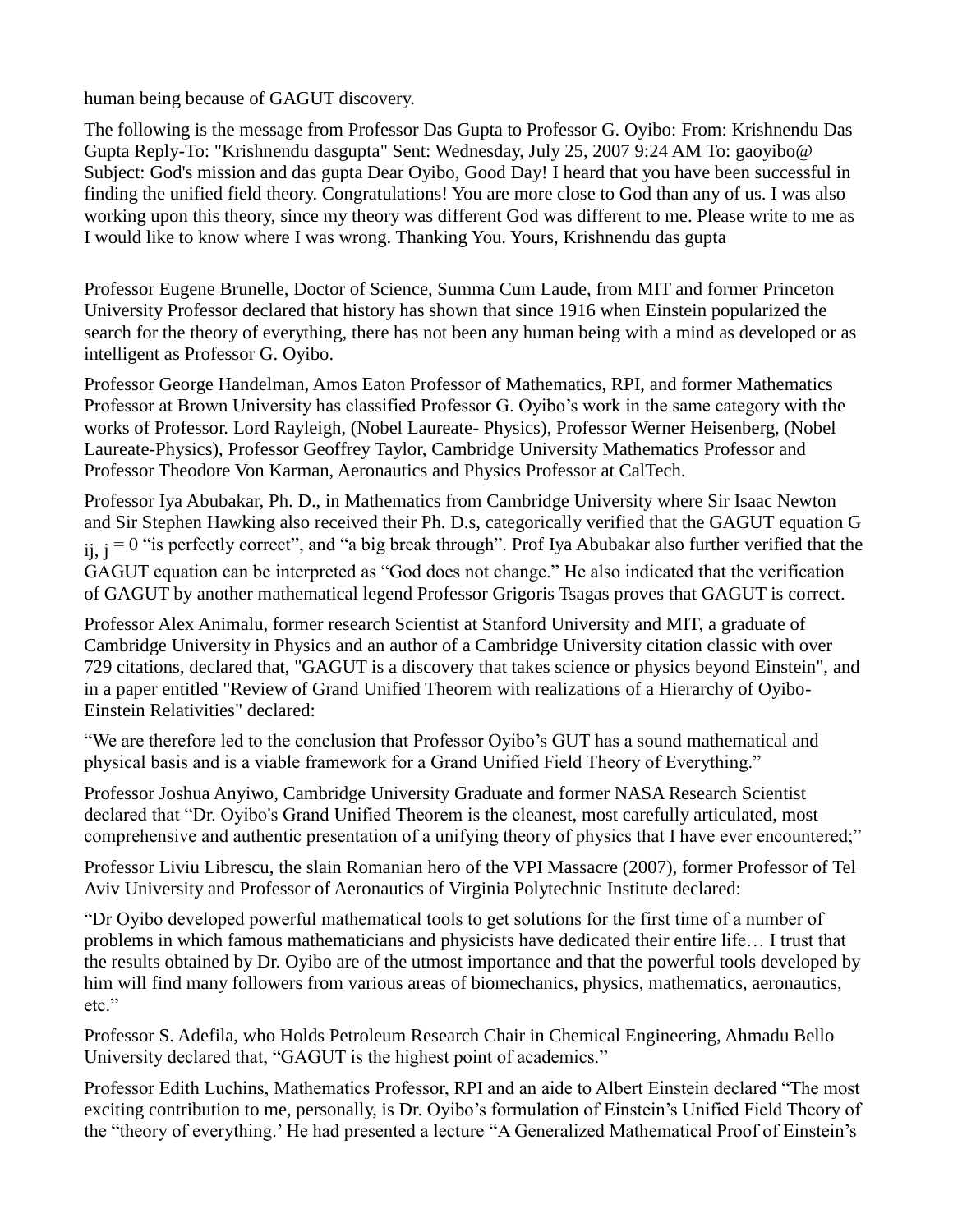Theory Using a New Group Theory" in March 1995 at a symposium he had organized at RPI … Having met Albert Einstein, and having co-authored reports about him, I am thrilled that Gabriel Oyibo was the first to complete the task that intrigued and challenged Einstein and many other luminaries in science. Moreover, he did so in a mathematically elegant manner. Professor Oyibo's contributions are extremely important, both theoretically and practically. They place him in the ranks of world-class scientists. He is eminently qualified for the Nobel Prize in Physics. Granting of this well-deserved honor to Dr. Oyibo will be celebrated at Rensselaer Polytechnic Institute and throughout the academic and scientific worlds."

### **SELECTED PUBLIC REVIEWS**

Some of the most brilliant and prestigious mathematicians and physicists around the world have supported the nomination of Professor Oyibo for the Nobel Prize in Physics. GAGUT has been published in international journals such as International Journal of Mathematics, Game Theory and Algebra and the Russian Journal of Non Linear Problems in Science and Engineering. GAGUT was reviewed by legendary mathematicians and physicists, such as Professors Greogoris Tsagas (former President of the Balkan Society of Geometers), Pavel Dubowskii (leading academician researcher of the Russian Academy of Sciences), Jaume Carot (famous French mathematical physicist), A. Cichocka (a famous Checkslovakian mathematician), **[Iya Abubakar](http://en.wikipedia.org/wiki/Iya_Abubakar)** (legendary Nigerian mathematician with a Ph. D. in mathematics from Cambridge University), A. Pozzi (famous Italian mathematical physicist), A. Animalu (legendary Nigerian mathematical physicist with physics degrees from Cambridge University) and Edith Luchins (very well-known mathematics professor and an aide to Albert Einstein) to name just a few.

Nobel Prize Nomination Link

**<http://www.geocities.com/igala1/noble.htm>**

### One particular mathematician, **[Professor Edith Luchins](http://en.wikipedia.org/w/index.php?title=Professor_Edith_Luchins&action=edit)**

**<http://www.geocities.com/igala1/luchins1b.jpg>**, who wrote nomination letters for Nobel Prize in Physics and Presidential Medal of Science for Professor Oyibo after hearing about GAGUT, was an Personal Aide of Albert Einstein. Professor Edith Luchins wrote," The most exciting contribution to me, personally, is Dr. Oyibo's formulation of Einstein's Unified Field Theory or 'the theory of everything . . . I am thrilled that Gabriel Oyibo was the first to complete the task that intrigued and challenged Einstein and many other luminaries in science. Moreover, he did so in a mathematically elegant manner… Professor G. Oyibo's contributions are extremely important, both theoretically and practically.... he is eminently qualified for the Nobel Prize in Physics."

## **OYIBO'S RESEARCH**

I have searched Mathematical Reviews and Zentralblatt here is everything I have located on Dr. Oyibo's work. I have been told he has 104 publications. Perhaps they are in other fields not reviewed by the only two review mathematics journals, Mathematical Reviews and Zentrablatt... If they have published in recognized journals, they would appear in those journals. Perhaps he will send me a vita and I will publicize all of his work.